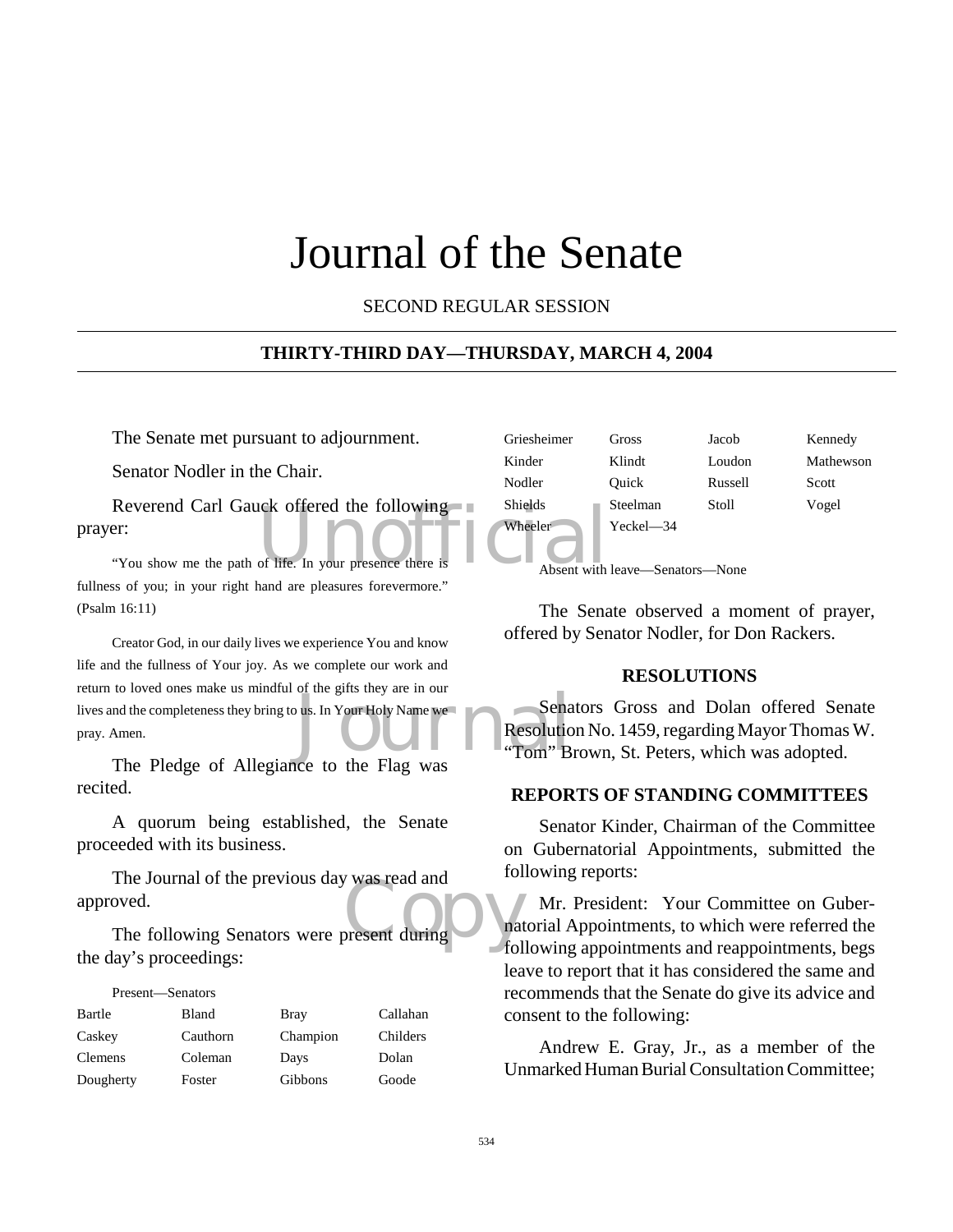Also,

Christi Anne Checkett, as a member of the Missouri Commission on Human Rights;

Also,

Terry D. Milam and Sheldon Lee Lineback, as members of the Amber Alert System Oversight Commission;

Also,

Lorna R. Cockrum, as a member of the Missouri Community Service Commission;

Also,

Erwin P. Gadd, as a public member and Barry J. Drucker, as a member of the State Milk Board;

Also,

Missouri Real Estate Appraisers Commission;<br>Also,<br>Stagy A Mangum appointed and reappointed<br>1069, SB 1068 Gail McCann Beatty, as a member of the

Also,

Stacy A. Mangum, appointed and reappointed, as a member of the Drug Utilization Review Board.

Senator Kinder requested unanimous consent of the Senate to vote on the above reports in one motion. There being no objection, the request was granted.

granted. On Small<br>
Senator Kinder moved that the committee<br>
reports be adopted, and the Senate do give its Senator Kinder moved that the committee advice and consent to the above appointments and reappointments, which motion prevailed.

President Pro Tem Kinder assumed the Chair.

on Economic Development, Tourism and Local<br>
Government, submitted the following report:<br>
Mr. President: Your Committee on Economic Senator Childers, Chairman of the Committee Government, submitted the following report:

Mr. President: Your Committee on Economic Development, Tourism and Local Government, to which was referred **SB 1180**, begs leave to report that it has considered the same and recommends that the Senate Committee Substitute, hereto attached, do pass.

Senator Yeckel, Chairman of the Committee on Financial and Governmental Organization,

Veterans' Affairs and Elections, submitted the following report:

Mr. President: Your Committee on Financial and Governmental Organization, Veterans' Affairs and Elections, to which were referred **SB 1027** and **SB 896**, begs leave to report that it has considered the same and recommends that the Senate Committee Substitute, hereto attached, do pass.

Senator Steelman, Chairman of the Committee on Commerce and the Environment, submitted the following reports:

Mr. President: Your Committee on Commerce and the Environment, to which was referred **SB 988**, begs leave to report that it has considered the same and recommends that the Senate Committee Substitute, hereto attached, do pass.

Also,

Mr. President: Your Committee on Commerce and the Environment, to which were referred **SB 1069**, **SB 1068**, **SB 1025**, **SB 1005** and **SB 1089**, begs leave to report that it has considered the same and recommends that the Senate Committee Substitute, hereto attached, do pass.

Senator Loudon, Chairman of the Committee on Small Business, Insurance and Industrial Relations, submitted the following report:

Mr. President: Your Committee on Small Business, Insurance and Industrial Relations, to which was referred **SB 809**, begs leave to report that it has considered the same and recommends that the Senate Committee Substitute, hereto attached, do pass.

Senator Klindt, Chairman of the Committee on Agriculture, Conservation, Parks and Natural Resources, submitted the following report:

Mr. President: Your Committee on Agriculture, Conservation, Parks and Natural Resources, to which was referred **HCS** for **HB 1182**, begs leave to report that it has considered the same and recommends that the Senate Committee Substitute, hereto attached, do pass.

Senator Cauthorn, Chairman of the Committee on Governmental Accountability and Fiscal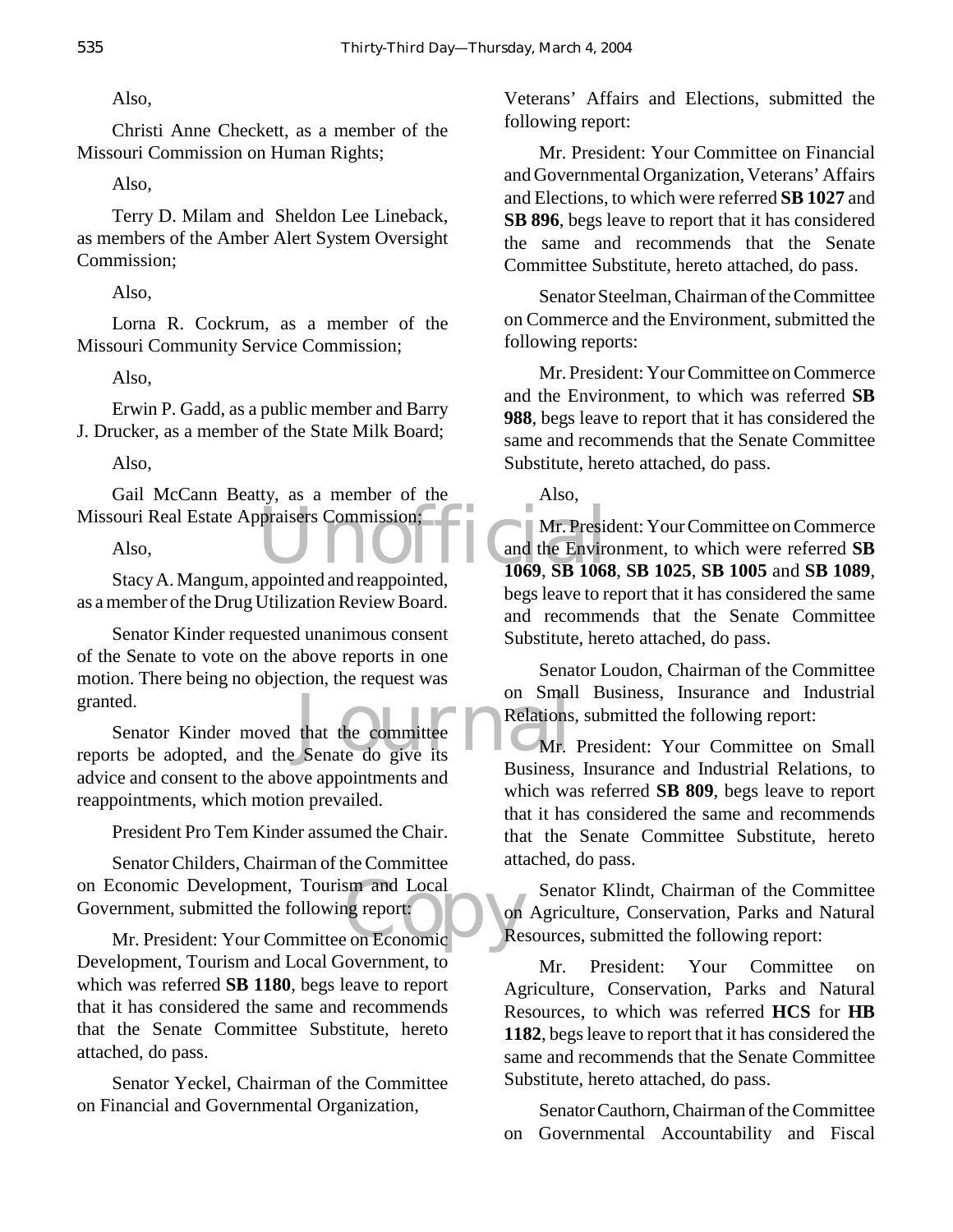Oversight, submitted the following report:

Mr. President: Your Committee on Governmental Accountability and Fiscal Oversight, to which was referred **SB 1232**, begs leave to report that it has considered the same and recommends that the Senate Committee Substitute, hereto attached, do pass.

Senator Scott, Chairman of the Committee on Pensions and General Laws, submitted the following reports:

Mr. President: Your Committee on Pensions and General Laws, to which was referred **SB 1081**, begs leave to report that it has considered the same and recommends that the Senate Committee Substitute, hereto attached, do pass.

Also,

Mr. President: Your Committee on Pensions<br>and General Laws, to which was referred SB 1141, Joint Rules,<br>begs leave to report that it has considered the same<br>and recommends that the Senate Committee requests that Mr. President: Your Committee on Pensions and General Laws, to which was referred **SB 1141**, begs leave to report that it has considered the same Substitute, hereto attached, do pass.

Senator Vogel, Chairman of the Committee on Ways and Means, submitted the following report:

Means, to which was referred **SB 960**, begs leave Joint Ru<br>to report that it has considered the same and recommends that the Senate Committee Substitute, Mr. President: Your Committee on Ways and Means, to which was referred **SB 960**, begs leave to report that it has considered the same and hereto attached, do pass.

Senator Dolan, Chairman of the Committee on Transportation, submitted the following reports:

The Subset of that it<br>
The point of that it<br>
contracted, do Co Mr. President: Your Committee on Transportation, to which were referred **SB 1233**, **SB 840** and **SB 1043**, begs leave to report that it has considered the same and recommends that the Senate Committee Substitute, hereto attached, do pass.

Also,

Mr. President: Your Committee on Transportation, to which was referred **SB 710**, begs leave to report that it has considered the same and recommends that the Senate Committee Substitute, hereto attached, do pass.

Senator Gibbons, Chairman of the Committee on Rules, Joint Rules, Resolutions and Ethics, submitted the following reports:

Mr. President: Your Committee on Rules, Joint Rules, Resolutions and Ethics, after examination of **SB 1166**, respectfully requests that it be removed from the Senate Consent Calendar in accordance with the provisions of Senate Rule 45.

Also,

Mr. President: Your Committee on Rules, Joint Rules, Resolutions and Ethics, after examination of **SJR 24**, with **SCS**, respectfully requests that it be removed from the Senate Consent Calendar in accordance with the provisions of Senate Rule 45.

Also,

Mr. President: Your Committee on Rules, Joint Rules, Resolutions and Ethics, after examination of **SB 1188**, with **SCS**, respectfully requests that it be removed from the Senate Consent Calendar in accordance with the provisions of Senate Rule 45.

Also,

Mr. President: Your Committee on Rules, Joint Rules, Resolutions and Ethics, after examination of **SB 1105**, with **SCS**, respectfully requests that it be removed from the Senate Consent Calendar in accordance with the provisions of Senate Rule 45.

Also,

Mr. President: Your Committee on Rules, Joint Rules, Resolutions and Ethics, after examination of **SB 817**, with **SCS**, respectfully requests that it be removed from the Senate Consent Calendar in accordance with the provisions of Senate Rule 45.

# Also,

Mr. President: Your Committee on Rules, Joint Rules, Resolutions and Ethics, to which was referred **SCR 36**, begs leave to report that it has considered the same and recommends that the Senate Committee Substitute, hereto attached, do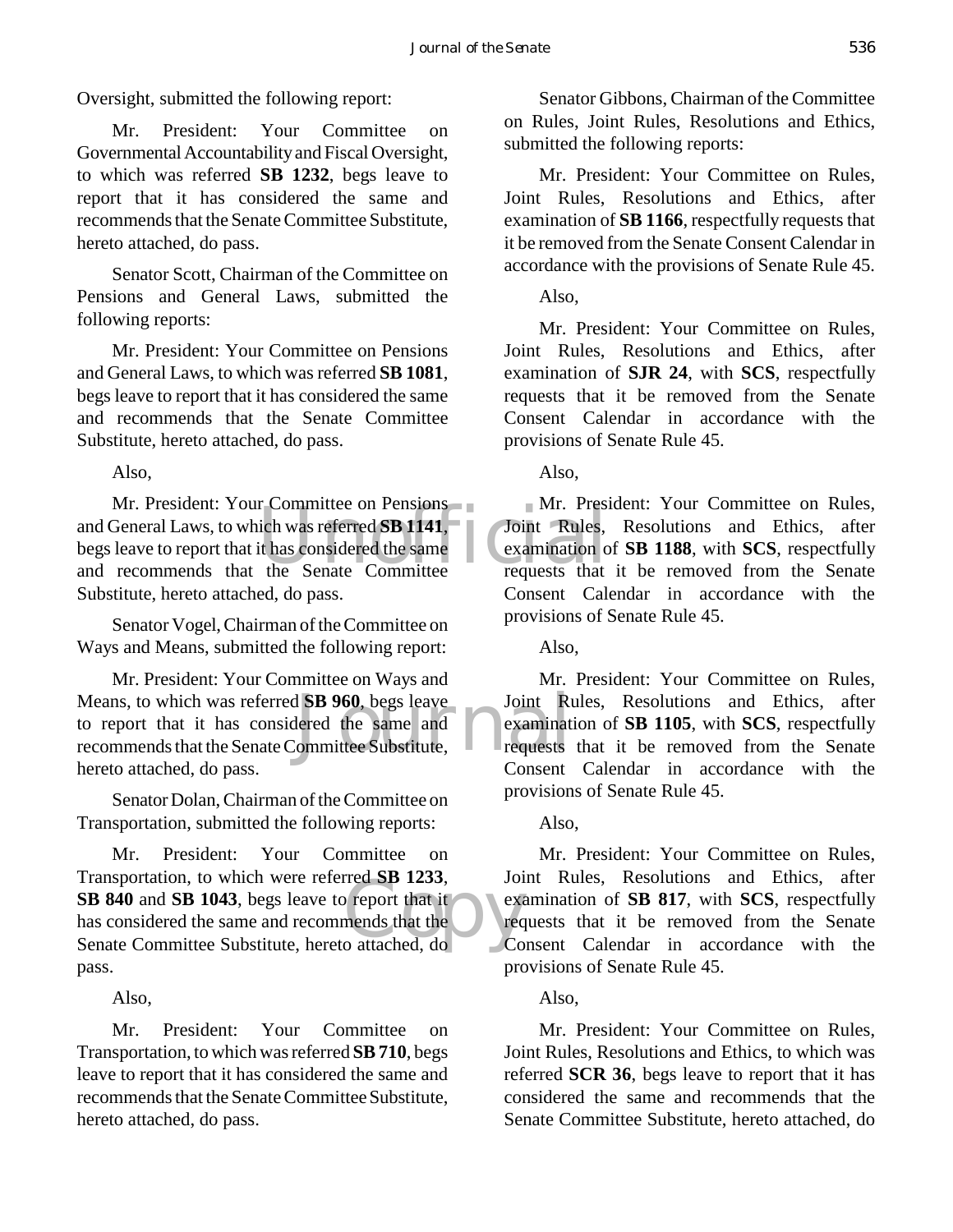pass.

#### SENATE COMMITTEE SUBSTITUTE FOR SENATE CONCURRENT RESOLUTION NO. 36

WHEREAS, underage drinking is an issue of concern to the citizens of our state; and

WHEREAS, research indicates teenagers and their parents are not well informed about the legal, social, and other consequences of underage drinking; and

WHEREAS, underage drinking may lead to automobile crashes, truancy, academic failure, dysfunctional family relationships, subsequent use of controlled substances, suicide, sexual activity or violence, or other adverse consequences:

NOW, THEREFORE, BE IT RESOLVED that the members of the Missouri Senate, Ninety-second General Assembly, Second Regular Session, the House of Representatives concurring therein, hereby create a Joint Interim Committee on Underage Drinking; and

BE IT FURTHER RESOLVED that the joint interim committee shall study the current public and private efforts to combat underage drinking, evaluate their effectiveness, and make recommendations to the General Assembly; and

General Assembly; and<br>
Solved that the joint interim<br>
Senate be instructed<br>
Senate be instructed<br>
Senate be instructed<br>
Senate be instructed<br>
Senate be instructed<br>
Senate be instructed<br>
Senate be instructed<br>
Senate be inst BE IT FURTHER RESOLVED that the joint interim committee be authorized to call upon any department, office, division, or agency of this state to assist in gathering information pursuant to its objective; and

which at least two shall be<br>
ll be members of the House<br>
be appointed by the Speaker<br>
of which shall be members<br>  $\bigcirc$  of which shall be members Solution<br>
Service President Propose<br>
Service d by the Speaker<br>
Service d by the Speaker<br>
Service Drawing Proposes BE IT FURTHER RESOLVED that the joint interim committee herein established shall consist of eighteen members, of which four shall be members of the Senate appointed by the President Pro Tem of the Senate, of which at least two shall be members of the minority party; four shall be members of the House of Representatives, of which two shall be appointed by the Speaker of the House of Representatives and two of which shall be members of the minority party appointed by the Minority Floor Leader, with approval of the Speaker of the House of Representatives; two shall be representatives of the medical community who specialize in alcohol abuse and prevention, one which shall be appointed by the President Pro Tem of the Senate and one which shall be appointed by the Speaker of the House; two shall be representatives of the law enforcement community who work with schools in the prevention of alcohol abuse, one which shall be appointed by the President Pro Tem of the Senate and one which shall be appointed by the Speaker of the House; two shall be representatives of the commercial alcoholic beverage industry, one of which shall be appointed by the President Pro Tem of the Senate and one of which shall be appointed by the Speaker of the House; two parents of teenage children, one which shall be appointed by the President Pro Tem of the Senate and one which shall be appointed by the Speaker of the House; and two school students between the ages of 18 and 20 years, one which shall be appointed by the President Pro Tem of the Senate and one which shall be appointed by the Speaker of the House; and

BE IT FURTHER RESOLVED the President Pro Tem of the Senate and the Speaker of the House of Representatives shall collaborate to ensure that the membership of the joint interim committee reflects adequate minority and gender representation; and

BE IT FURTHER RESOLVED that the staffs of House Research, Senate Research, and the Committee on Legislative Research shall provide such legal, research, clerical, technical, and bill drafting services as the committee may require in the performance of its duties; and

BE IT FURTHER RESOLVED that the committee, its members, and any staff personnel assigned to the committee shall receive reimbursement for their actual and necessary expenses incurred in attending meetings of the committee or any subcommittee thereof; and

BE IT FURTHER RESOLVED that the members of the joint interim committee shall be appointed by June 1, 2004; and

BE IT FURTHER RESOLVED that the joint interim committee shall expire on December 31, 2004, and on that same date deliver a report of findings and recommendations to the General Assembly; and

BE IT FURTHER RESOLVED that the Secretary of the Senate be instructed to prepare a properly inscribed copy of this resolution for the President Pro Tem of the Senate and the Speaker of the House of Representatives.

Also,

Mr. President: Your Committee on Rules, Joint Rules, Resolutions and Ethics, to which was referred **SCR 37**, begs leave to report that it has considered the same and recommends that the concurrent resolution do pass.

Also,

Mr. President: Your Committee on Rules, Joint Rules, Resolutions and Ethics, to which was referred **SCR 41**, begs leave to report that it has considered the same and recommends that the Senate Committee Substitute, hereto attached, do pass.

#### SENATE COMMITTEE SUBSTITUTE FOR SENATE CONCURRENT RESOLUTION NO. 41

WHEREAS, the United States Fish and Wildlife Service has mandated that the United States Army Corps of Engineers implement a plan for operating the Missouri River that calls for a "spring rise" and a "summer low flow." This plan would result in an increase in the flow of the Missouri River in the spring when the risk of flooding of bottomland farms is already high. The plan also would result in a reduction of the flow of the Missouri River in the summer of each year, thereby negatively affecting farmers, utilities,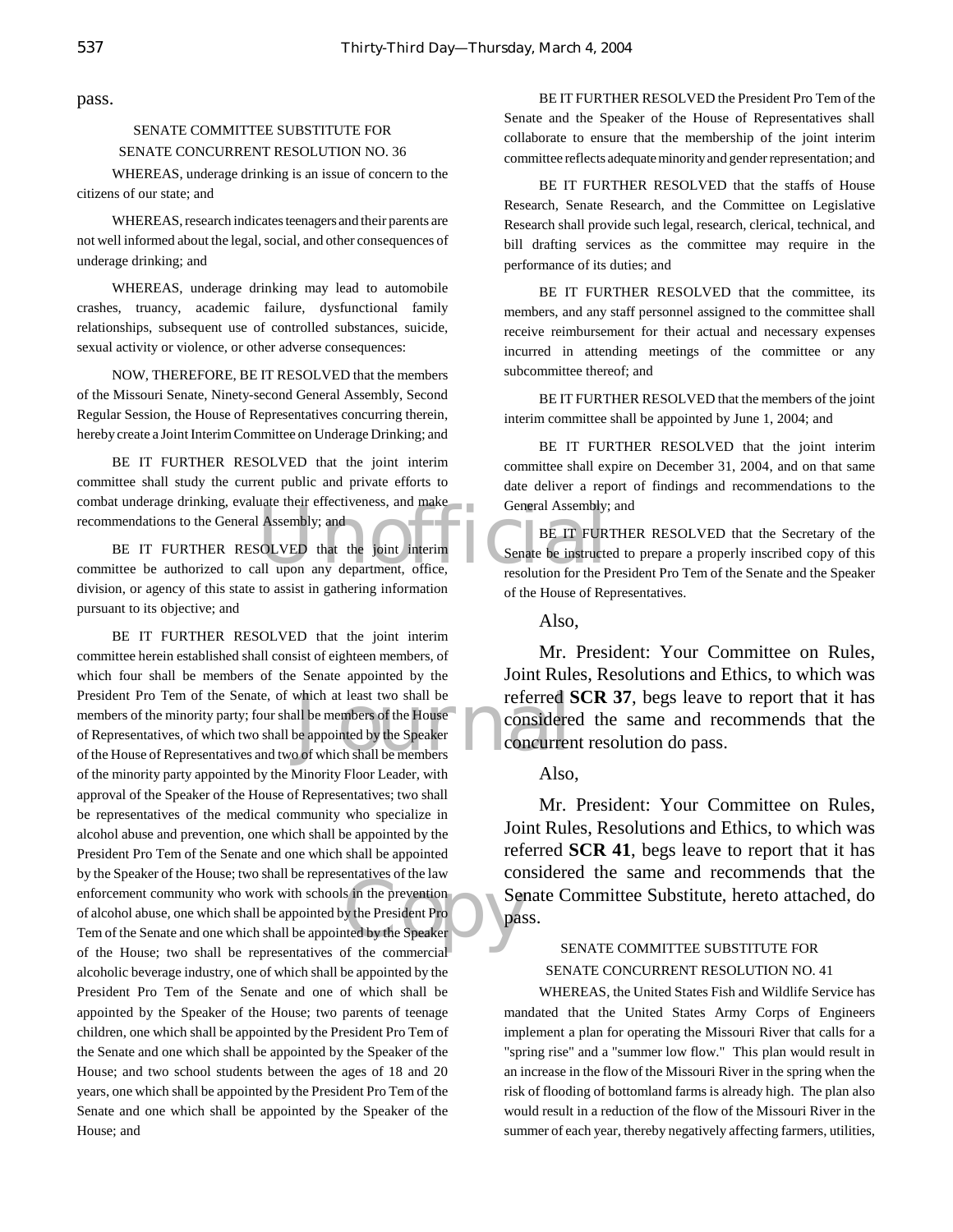and businesses from Omaha to the Gulf of Mexico, purportedly to improve habitat for the pallid sturgeon, an endangered fish; and

WHEREAS, the United States Fish and Wildlife Service has dictated these controversial flow changes primarily to benefit only a short segment of the Missouri River where pallid sturgeon have not even been found in six years of sampling; and

WHEREAS, analyses have shown that low river flows could actually degrade habitat important to the pallid sturgeon in segments of the lower Missouri and Mississippi Rivers where pallid sturgeon have been found in recent years; and

WHEREAS, in the summer months of 2002 and 2003, record low flows on the Missouri River increased transportation costs for Missouri farmers by halting navigation, increased power plant cooling costs for private utilities, increased drinking water treatment costs for public utilities across the state of Missouri, and caused water quality violations with the temperature in the Missouri River exceeding 90 degrees. Despite the economic harm already experienced by Missourians, the United States Fish and Wildlife Service has unilaterally mandated summer low flows during the next two years that are virtually identical to those experienced in 2002 and 2003; and

The United States Fish and Wildlife The bills have<br>Service has failed to provide sufficient scientific evidence that<br>Service has failed to provide sufficient scientific evidence that WHEREAS, while the United States Fish and Wildlife proves that their mandated "spring rise" and "summer low flow" will improve habitat for the pallid sturgeon, analysis has shown that their proposal will increase the risk of flooding bottomland farms along the Missouri River, will result in economic harm to public and private utilities, and will risk the jobs of those who rely on the Missouri and Mississippi Rivers for their livelihoods; and

Journal WHEREAS, the so-called "drought conservation measures" under consideration by the United States Army Corps of Engineers for inclusion in the Missouri River Master Manual would take away usable water from Missourians by shifting the storage of more water to upstream reservoirs while decreasing the amount of water available for other designated downstream uses; and

WHEREAS, the Missouri River contributes up to 65 percent of the Mississippi River flow at St. Louis during low-water conditions; and

Bar<br>
flows would result<br>
commerce on the<br>
colors of cargo, which<br>
Fos WHEREAS, reduction of Missouri River flows would result in more frequent and more costly impediments to commerce on the Mississippi River where more than 120 million tons of cargo, which includes 60 percent of the nation's grain harvest, is shipped annually past St. Louis.

WHEREAS, the United States Eighth Circuit Court of Appeals recently affirmed that the dominant functions of the Missouri River Reservoir System are flood control and navigation, with recreation and other interests being secondary uses:

NOW, THEREFORE, BE IT RESOLVED that the members of the Missouri Senate, Ninety-Second General Assembly, Second Regular Session, the House of Representatives concurring therein, hereby respectfully request that the President of the United States direct the United States Fish and Wildlife Service and the United States Army Corps of Engineers to develop a plan for operating the Missouri River Reservoir System that will not increase the risk of flooding for bottomland farmers and will not harm the economy of the Midwestern states by failing to provide adequate flows to meet all designated downstream uses on the Missouri and Mississippi Rivers; and

BE IT FURTHER RESOLVED that the Secretary of the Missouri Senate be instructed to prepare properly inscribed copies of this resolution for the President of the United States, each member of the Missouri Congressional Delegation, the United States Fish and Wildlife Service, and the United States Army Corps of Engineers.

Also,

Mr. President: Your Committee on Rules, Joint Rules, Resolutions and Ethics, to which were referred **SCS** for **SB 754**, **SCS** for **SB 1040**, **SB 1123** and **SCS** for **SB 1160**, begs leave to report that it has examined the same and finds that the bills have been truly perfected and that the printed copies furnished the Senators are correct.

Senator Nodler assumed the Chair.

#### **THIRD READING OF SENATE BILLS**

#### **SB 870**, introduced by Senator Bartle, entitled:

An Act to amend chapter 226, RSMo, by adding thereto one new section relating to billboards, with penalty provisions.

Was taken up.

On motion of Senator Bartle, **SB 870** was read the 3rd time and passed by the following vote:

| YEAS—Senators |               |              |           |                |  |
|---------------|---------------|--------------|-----------|----------------|--|
|               | Bartle        | <b>Bland</b> | Bray      | Callahan       |  |
| Cauthorn      |               | Champion     | Childers  | <b>Clemens</b> |  |
| Coleman       | Dolan<br>Days |              | Dougherty |                |  |
|               | Foster        | Gibbons      | Goode     | Griesheimer    |  |
|               | Gross         | Jacob        | Kennedy   | Kinder         |  |
|               | Klindt        | Loudon       | Mathewson | Nodler         |  |
|               | Ouick         | Russell      | Scott     | Shields        |  |
|               | Steelman      | Stoll        | Vogel     | Wheeler        |  |
|               | Yeckel—33     |              |           |                |  |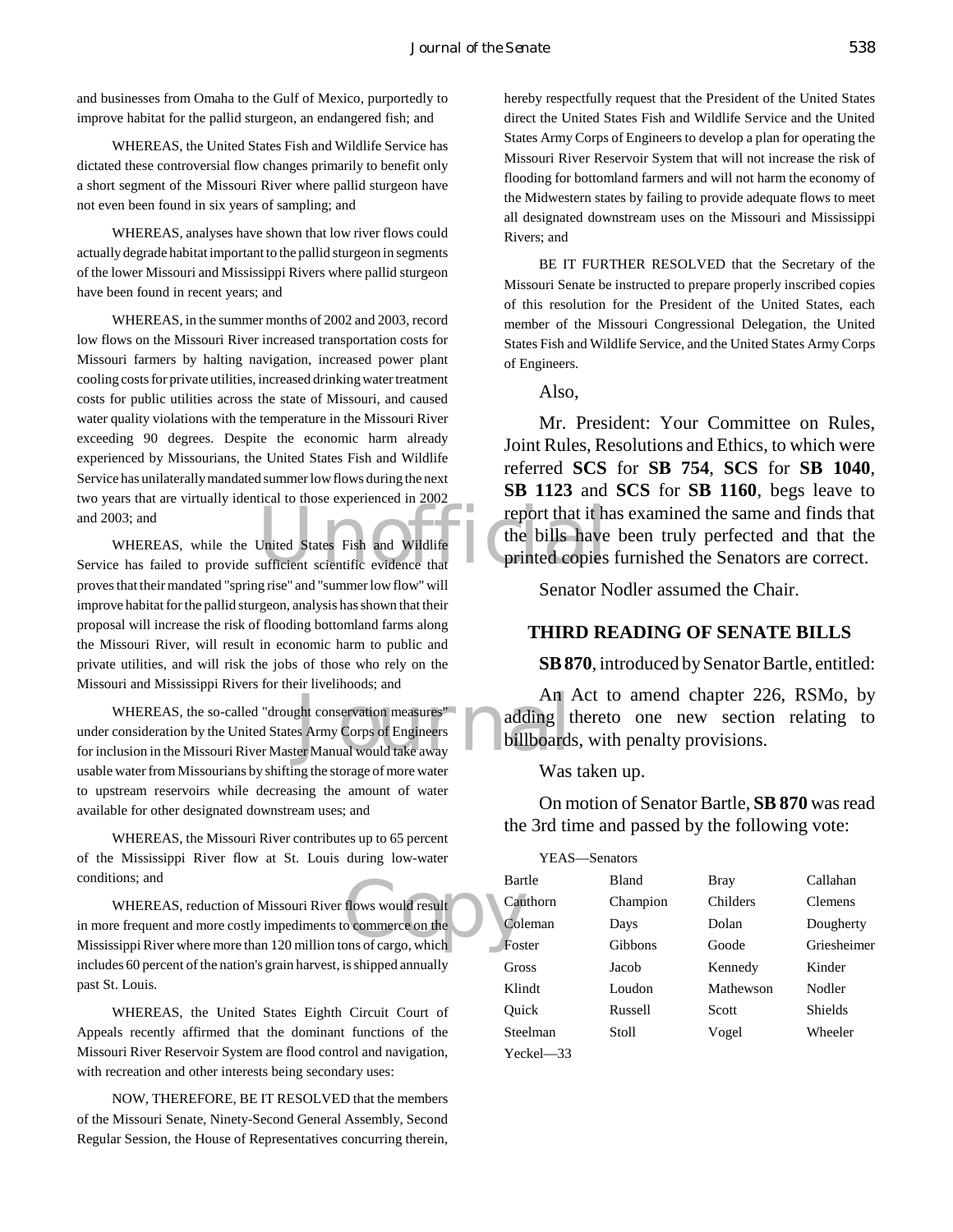NAYS—Senator Caskey—1

Absent—Senators—None

Absent with leave—Senators—None

The President declared the bill passed.

On motion of Senator Bartle, title to the bill was agreed to.

Senator Bartle moved that the vote by which the bill passed be reconsidered.

Senator Gibbons moved that motion lay on the table, which motion prevailed.

**SCS** for **SB 700**, entitled:

# SENATE COMMITTEE SUBSTITUTE FOR SENATE BILL NO. 700

vo new sections relating to<br>vo new sections relating to<br>was taken An Act to repeal section 135.207, RSMo, and to enact in lieu thereof two new sections relating to enterprise zones.

Was taken up by Senator Russell.

On motion of Senator Russell, **SCS** for **SB 700** was read the 3rd time and passed by the following vote:

Senator Russell moved that the vote by which the bill passed be reconsidered.

Senator Gibbons moved that motion lay on the table, which motion prevailed.

**SS** for **SCS** for **SBs 740**, **886**, and **1178**, introduced by Senator Klindt, entitled:

## SENATE SUBSTITUTE FOR SENATE COMMITTEE SUBSTITUTE FOR SENATE BILLS NOS. 740, 886 and 1178

An Act to repeal sections 148.330, 263.534, 267.470, 267.472, 267.475, 267.480, 267.485, 267.490, 267.495, 267.500, 267.505, 267.510, 267.515, 267.520, 267.525, 267.531, 267.535, 267.540, 267.545, 267.550, 267.551, 267.552, 267.553, 267.554, 267.555, 267.556, 348.406, 348.410, 348.412, 348.430, and 348.432, RSMo, and to enact in lieu thereof twenty-one new sections relating to agriculture programs.

## Was taken up.

On motion of Senator Klindt, **SS** for **SCS** for **SBs 740**, **886**, and **1178** was read the 3rd time and passed by the following vote:

| following vote:                                |               |                | YEAS—Senators |                       |                              |          |          |
|------------------------------------------------|---------------|----------------|---------------|-----------------------|------------------------------|----------|----------|
|                                                | YEAS-Senators |                |               | Bartle                | Callahan                     | Cauthorn | Champion |
|                                                |               |                |               | Childers <sup>-</sup> | <b>Clemens</b>               | Coleman  | Days     |
| Bartle                                         | <b>Bland</b>  | <b>Bray</b>    | Callahan      | Dolan                 | Dougherty                    | Foster   | Gibbons  |
| Caskey                                         | Cauthorn      | Champion       | Childers      | Goode                 | Griesheimer                  | Gross    | Jacob    |
| Clemens                                        | Coleman       | <b>Days</b>    | Dolan         | Kennedy               | Kinder                       | Klindt   | Loudon   |
| Dougherty                                      | Foster        | <b>Gibbons</b> | Goode         | Mathewson             | Nodler                       | Ouick    | Russell  |
| Griesheimer                                    | Gross         | Jacob          | Kennedy       | Scott                 | <b>Shields</b>               | Steelman | Stoll    |
| Kinder                                         | Klindt        | Loudon         | Mathewson     |                       |                              |          |          |
| Nodler                                         | Ouick         | Russell        | Scott         | Vogel                 | Yeckel-30                    |          |          |
| Shields                                        | Steelman      | Stoll          | Vogel         |                       | NAYS-Senators                |          |          |
| Wheeler<br>$Yeckel - 34$<br>NAYS—Senators—None |               |                |               | Caskey                | Wheeler-2<br>Absent-Senators |          |          |
|                                                |               |                |               | Bland                 | $Bray -2$                    |          |          |

Absent—Senators—None

Absent with leave—Senators—None

The President declared the bill passed.

On motion of Senator Russell, title to the bill was agreed to.

Absent with leave—Senators—None

The President declared the bill passed.

On motion of Senator Klindt, title to the bill was agreed to.

Senator Klindt moved that the vote by which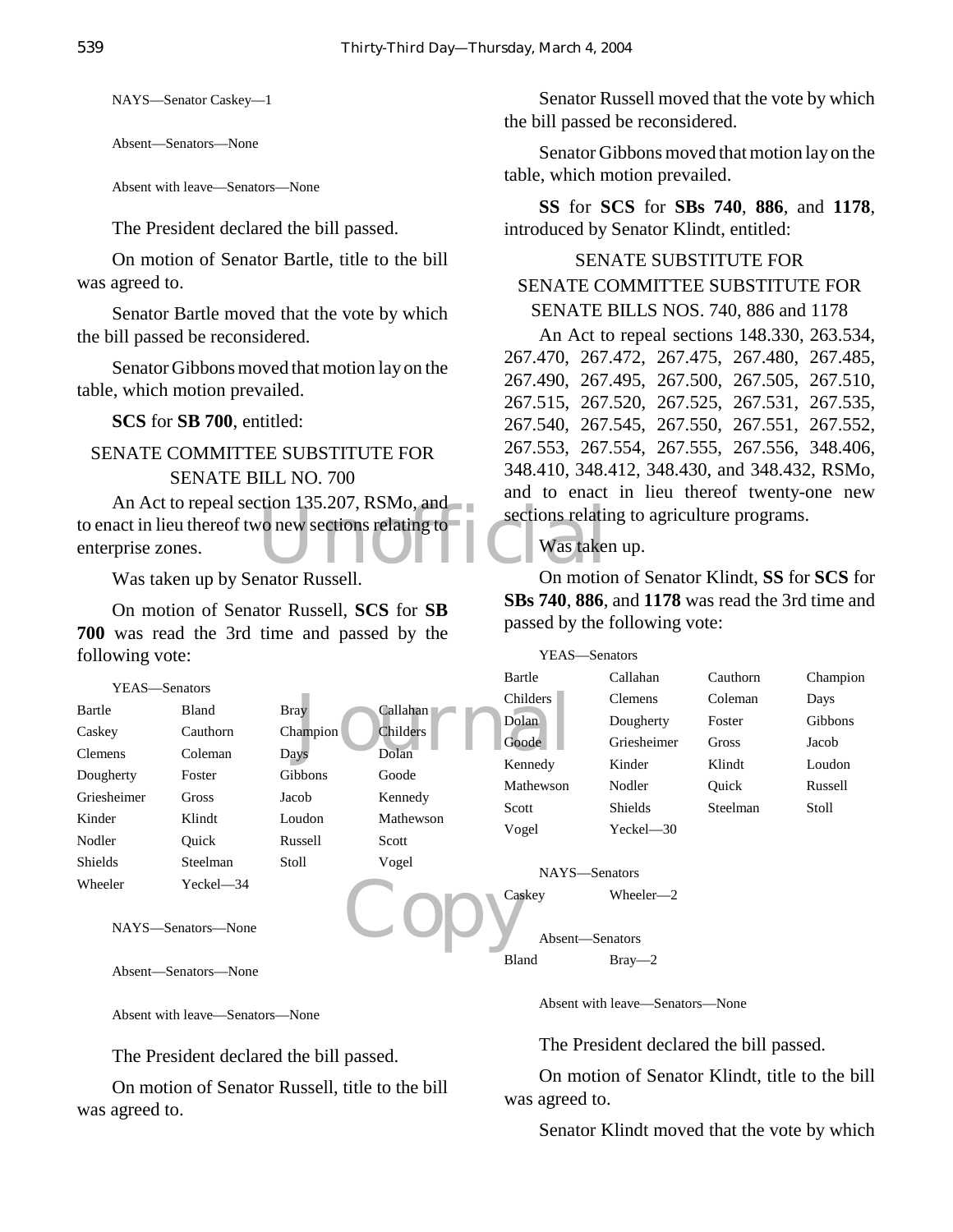the bill passed be reconsidered.

Senator Gibbons moved that motion lay on the table, which motion prevailed.

**SB 920**, introduced by Senator Caskey, entitled:

An Act to repeal sections 306.165, 306.167, and 542.261, RSMo, and to enact in lieu thereof four new sections relating to the Missouri state water patrol.

Was taken up.

On motion of Senator Caskey, **SB 920** was read the 3rd time and passed by the following vote:



NAYS—Senators—None

Absent—Senator Bland—1

Absent with leave—Senators-

The President declared the bill passed.

On motion of Senator Caskey, title to the bill was agreed to.

Senator Caskey moved that the vote by which the bill passed be reconsidered.

Vote by which<br>tion lay on the Co Senator Gibbons moved that motion lay on the table, which motion prevailed.

**SCS** for **SB 1045**, entitled:

# SENATE COMMITTEE SUBSTITUTE FOR SENATE BILL NO. 1045

An Act to amend chapter 574, RSMo, by adding thereto one new section relating to the burning of crosses, with penalty provisions.

Was taken up by Senator Kinder.

On motion of Senator Kinder, **SCS** for **SB 1045** was read the 3rd time and passed by the following vote:

| YEAS—Senators |                |             |                |
|---------------|----------------|-------------|----------------|
| Bartle        | Bray           | Callahan    | Caskey         |
| Cauthorn      | Champion       | Childers    | <b>Clemens</b> |
| Coleman       | Days           | Dolan       | Dougherty      |
| Foster        | Gibbons        | Goode       | Griesheimer    |
| Gross         | Kennedy        | Kinder      | Klindt         |
| Loudon        | Mathewson      | Nodler      | Ouick          |
| Russell       | <b>Shields</b> | Steelman    | Stoll          |
| Vogel         | Wheeler        | $Yech = 31$ |                |

The President declared the bill passed.

On motion of Senator Kinder, title to the bill

Senator Kinder moved that the vote by which the bill passed be reconsidered.

Journale, which Senator Gibbons moved that motion lay on the table, which motion prevailed.

## **REFERRALS**

President Pro Tem Kinder referred **SR 1451** to the Committee on Rules, Joint Rules, Resolutions and Ethics.

President Pro Tem Kinder referred **SCS** for **SB 1040**; **SB 1123**; and **SCS** for **SB 937** to the Committee on Governmental Accountability and Fiscal Oversight.

## **SENATE BILLS FOR PERFECTION**

Senator Shields moved that **SB 968**, with **SCS**, as amended (pending), be called from the Informal Calendar and again taken up for perfection, which motion prevailed.

**SCS** for **SB 968**, as amended, was again taken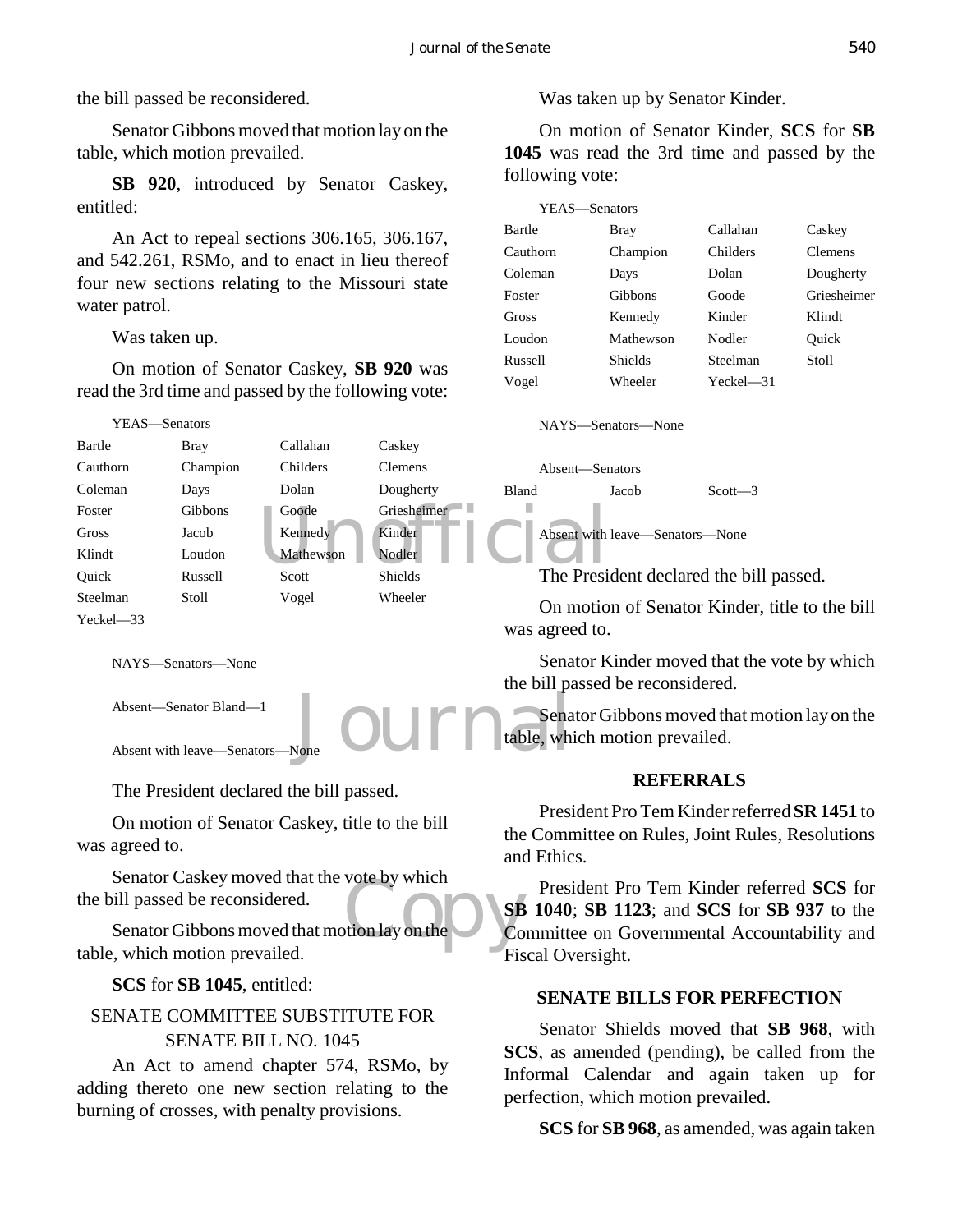Senator Shields offered **SS** for **SCS** for **SB 968**, entitled:

# SENATE SUBSTITUTE FOR SENATE COMMITTEE SUBSTITUTE FOR SENATE BILL NO. 968

An Act to repeal sections 168.104, 168.124, and 168.126, RSMo, and to enact in lieu thereof three new sections relating to teachers.

Senator Shields moved that **SS** for **SCS** for **SB 968** be adopted.

Senator Bray offered **SA 1**:

# SENATE AMENDMENT NO. 1

Amend Senate Substitute for Senate Committee Substitute for Senate Bill No. 968, Page 3, Section 168.104, Line 10, by inserting after all of said line the following:

wing:<br>
wing:<br>
mdefinite contract with a<br>
not be terminated (by the<br>
3 Notice "168.114. 1. An indefinite contract with a permanent teacher shall not be terminated **[**by the board of education of a school district**]** except for one or more of the following causes:

(1) Physical or mental condition **[**unfitting him**] making such teacher unfit** to instruct or associate with children;

(2) Immoral conduct;

(3) Incompetency, inefficiency or insubordination in line of duty;

(4) Willful or persistent violation of, or failure to obey, the school laws of the state or the published regulations of the board of education of the school district employing **[**him**] such teacher**;

such teacher;<br>absence from this full (5) Excessive or unreasonable absence from performance of duties; or

(6) Conviction of a felony or a crime involving moral turpitude.

2. In determining the professional competency of or efficiency of a permanent teacher, consideration should be given to regular and special evaluation reports prepared in accordance with the policy of the employing school district and to any written standards of performance which may

have been adopted by the school board.

168.116. 1. The indefinite contract of a permanent teacher may not be terminated **[**by the board of education**]** until after service upon the teacher of written charges specifying with particularity the grounds alleged to exist for termination of such contract, notice of a hearing on charges and a hearing **[**by the board of education**]** on charges if requested by the teacher.

2. At least **[**thirty**] one hundred twenty** days before service of notice of charges of incompetency, inefficiency, or insubordination in line of duty, the teacher shall be given by the school board or the superintendent of schools warning in writing, stating specifically the causes which, if not removed, may result in charges. Thereafter, both the superintendent, or **[**his**] the superintendent's** designated representative, and the teacher shall meet and confer in an effort to resolve the matter.

Journal deter's 3. Notice of **right to request** a hearing upon charges, together with a copy of charges, shall be served on the permanent teacher **[**at least twenty days prior to the date of the hearing**]**. The notice and copy of the charges may be served upon the teacher by certified mail with personal delivery addressed to **[**him**] the teacher** at **[**his**] the teacher's** last known address. If the teacher or **[**his**] the teacher's** agent does not within ten days after receipt of the notice request a hearing on the charges, the board of education **of the school** district may, by a majority vote, order the contract of the teacher terminated. If a hearing is requested by **[**either**]** the teacher **[**or the board of education, it shall take place not less than twenty nor more than thirty days after notice of a hearing has been furnished the permanent teacher.**], the superintendent shall forward a copy of the notice to the state board of education. Within five days after receiving this notice of hearing, the state board of education shall provide a list of five prospective, impartial hearing officers. Each person on the list shall be accredited by a national arbitration organization. No one on the list shall be a resident of the school district.**

up.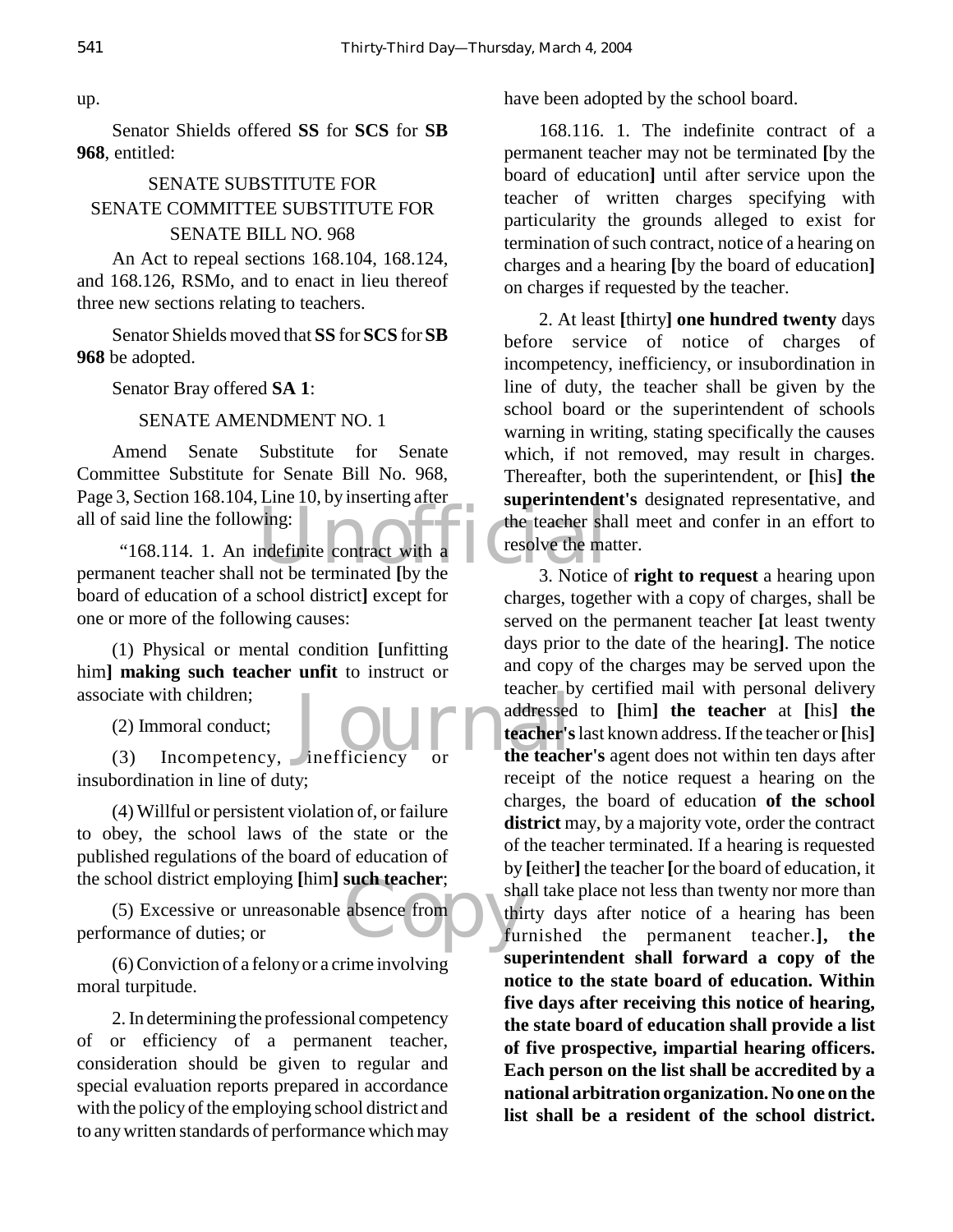**Within seven days of receipt of the list, the board of education of the school district and the teacher, or their legal representatives, shall alternately strike one name from the list until only one name remains. The board of education of the school district shall proceed first with the striking. The state board of education shall promulgate uniform standards and rules of procedure for such hearings. Such rules and regulations shall, at a minimum, provide for:**

**(1) Discovery of names and addresses of persons who may be called as expert witnesses at the hearing. The omission of any such name shall result in a preclusion of the testimony of such witness in the absence of the showing of good cause and the express permission of the hearing officer;**

**(2) Written interrogatories; and**

**(3) The production of relevant documents.**

4. **The school district shall pay the per diem allowance for the hearing officer, not to exceed four hundred dollars, and the expenses of the hearing officer.**

district may suspend the teacher from active<br>performance of duty until a decision is rendered by<br>the [board of education] **hearing officer** but the (4) T **5.** On the filing of charges in accordance with this section, the board of education **of the school** performance of duty until a decision is rendered by the **[**board of education**] hearing officer** but the teacher's salary **and benefits** shall be continued during such suspension. If a decision to terminate a teacher's employment **[**by the board of education**]** is appealed, and the decision is reversed, the teacher shall be paid **[**his**] the teacher's** salary lost during the pending of the appeal.

Th<br>
Tule, as that<br>
RSMo, that is **6. Any rule or portion of a rule, as that term is defined in section 536.010, RSMo, that is created under the authority delegated in this section shall become effective only if it complies with and is subject to all of the provisions of chapter 536, RSMo, and, if applicable, section 536.028, RSMo. This section and chapter 536, RSMo, are nonseverable and if any of the powers vested with the general assembly pursuant to chapter 536, RSMo, to review, to**

**delay the effective date, or to disapprove and annul a rule are subsequently held unconstitutional, then the grant of rulemaking authority and any rule proposed or adopted after August 28, 2004, shall be invalid and void.**

168.118. If a hearing is requested on the termination of an indefinite contract it shall be conducted by the **[**board of education**] hearing officer** in accordance with the following provisions:

(1) The hearing shall be public **unless closed at the request of the teacher, and shall be scheduled not less than thirty nor more than forty-five days from the date of selection of the hearing officer, unless the period is shortened or extended by mutual agreement of the teacher and the board of education of the school district**;

1 of relevant documents.<br>
Let shall pay the per diem (2) Both the teacher and the person filing charges may be represented by counsel who may cross-examine witnesses;

> (3) Testimony at hearings shall be on oath or affirmation administered by the **[**president of the board of education**] hearing officer**, who for the purpose of hearings held **[**under sections 168.102 to 168.130**] pursuant to this section** shall have the authority to administer oaths;

> (4) The **[**school board**] hearing officer** shall have the power to subpoena witnesses and documentary evidence as provided in section 536.077, RSMo, and shall do so on **[**its own**] the** motion or at the request of the **administration or the** teacher against whom charges have been made. The **[**school board**] hearing officer** shall hear testimony of all witnesses named by the **administration and the** teacher; however, the **[**school board**] hearing officer** may limit the number of witnesses to be subpoenaed on behalf of the **administration or the** teacher to not more than ten;

> (5) The board of education **of the school district** shall employ a stenographer who shall make a full record of the proceedings of the hearings and who shall, within ten days after the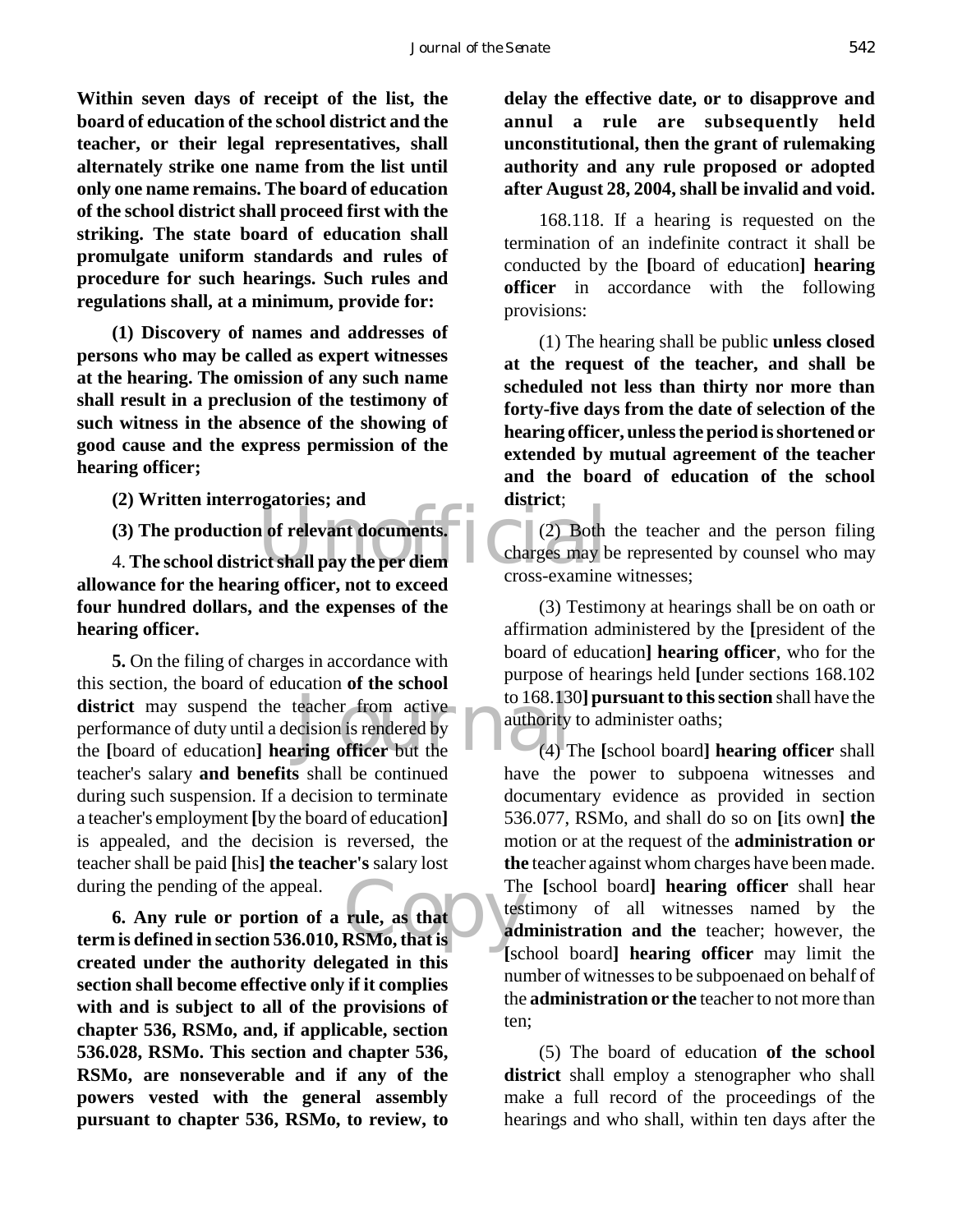conclusion thereof, furnish **the hearing officer,** the board of education **of the school district** and the teacher, at no cost to **the hearing officer or** the teacher, with a copy of the transcript of the record, which shall be certified by the stenographer to be complete and correct. The transcript shall not be open to public inspection, unless the hearing on the termination of the contract was an open hearing or if an appeal from the decision of the **[**board**] hearing officer** is taken by the teacher **or the board of education of the school district**;

(6) All costs of the hearing shall be paid by the school board **of education of the school district** except the cost of counsel for the teacher;

a majority vote of the members of the board of<br>
education and the decision shall be made within<br>
seven days after the transcript is furnished them. A<br>
written copy of the decision shall be furnished the<br>
of the school the teacher and the board of education of the<br>
school district. The hearing officer shall also<br>
have the authority to decide that a teacher shall<br>
the board example<br>
an effort to<br>
ubsection 2 of<br>
the hearing<br>
the hearing (7) **[**The decision of the board of education resulting in the demotion of a permanent teacher or the termination of an indefinite contract shall be by a majority vote of the members of the board of seven days after the transcript is furnished them. A written copy of the decision shall be furnished the teacher within three days thereafter.**] No later than thirty days after the conclusion of the hearing, the hearing officer shall make a decision as to whether or not the teacher shall be dismissed and shall deliver copies of the decision to both school district. The hearing officer shall also have the authority to decide that a teacher shall be given appropriate discipline, but not be dismissed. In the case of a charge of incompetency, inefficiency, or insubordination in the line of duty, the hearing officer shall also have the option of ordering an extension of the period in which the superintendent and the teacher shall meet and confer in an effort to resolve the matter as provided in subsection 2 of section 168.116. The decision of the hearing officer is final unless appealed as provided in section 168.120.**

168.120. 1. The teacher **or the board of education of the school district** shall have the right to appeal from the decision of the **[**board of education**] hearing officer** to the circuit court of the county where the employing school district is

located. The appeal shall be taken within fifteen days after service of a copy of the decision of the **[**board of education upon the teacher**] hearing officer**, and if an appeal is not taken within the time, then the decision of the **[**board of education**] hearing officer** shall become final.

2. The appeal may be taken by filing notice of appeal with the board of education **of the school district**, whereupon the board of education **of the school district**, under its certificate, shall forward to the court all documents and papers on file in the matter, together with a transcript of the evidence, the findings and the decision of the **[**board of education**] hearing officer**, which shall thereupon become the record of the cause. Such appeal shall be heard as provided in chapter 536, RSMo.

3. Appeals from the circuit court shall be allowed in the same manner as in civil actions, except that the original transcript prepared and filed in the circuit court by the board of education **of the school district**, together with a transcript of the proceedings had in the circuit court, shall constitute the transcript on appeal in the appellate court. The board of education **of the school** district shall make available, to the parties, copies of any transcript prepared and filed by it in the circuit court and upon final determination of the cause in the appellate court the original record of the board of education filed as a part of the transcript on appeal shall be certified back to the board of education **of the school district** by the appellate court. In all appeals from the board of education **of the school district** or circuit court the costs thereof shall be assessed against the losing party as provided by law in civil cases. All appeals to the circuit court and appellate courts shall have precedence over all cases except election contests.

4. If the circuit court finds for the teacher, **[**he**] the teacher** shall be restored to permanent teacher status and shall receive compensation for the period during which **[**he**] the teacher** may have been suspended from work, and such other relief as may be granted by the court."; and

Further amend the title and enacting clause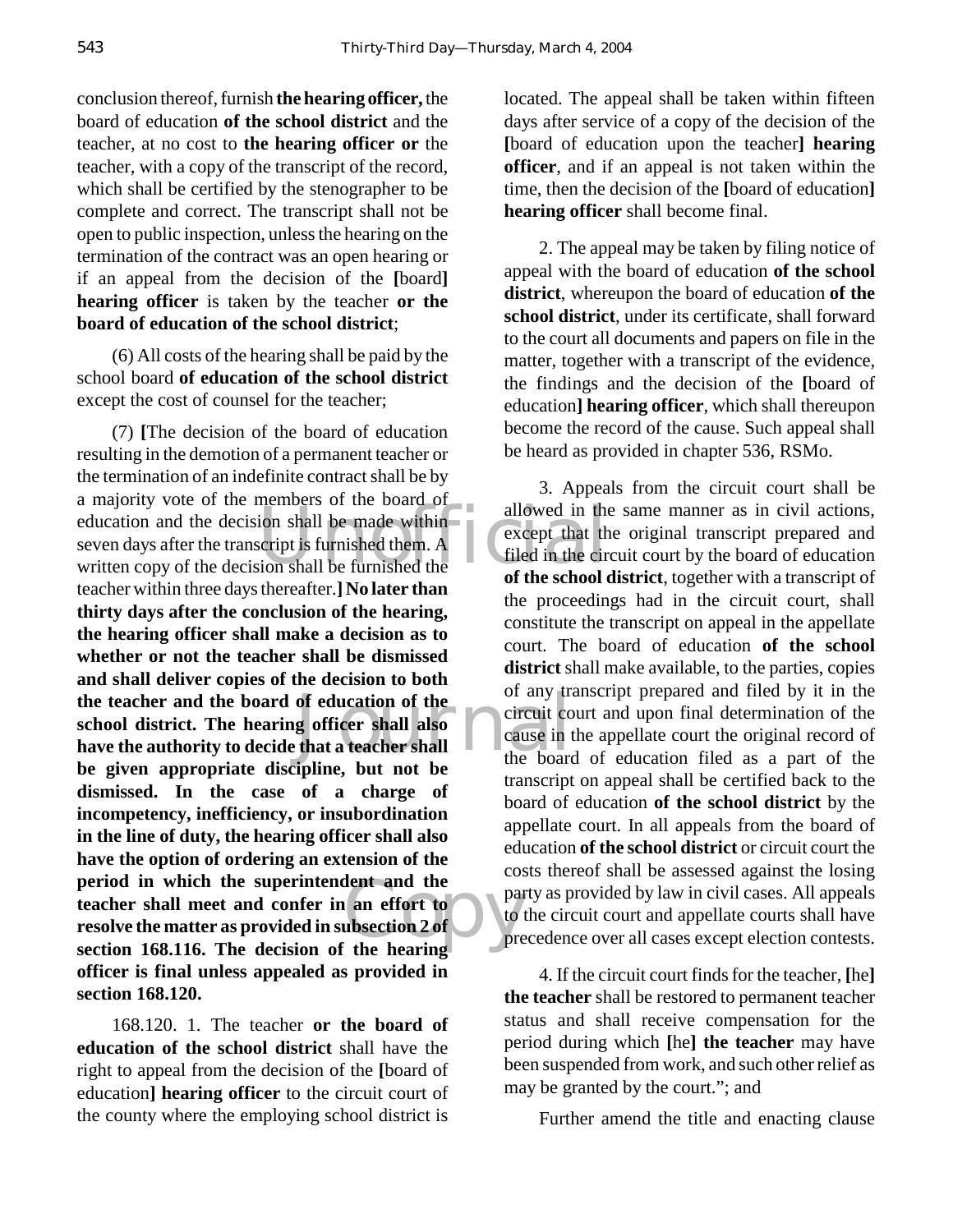## accordingly.

Senator Bray moved that the above amendment be adopted and requested a roll call vote be taken. She was joined in her request by Senators Coleman, Jacob, Kennedy and Wheeler.

**SA 1** failed of adoption by the following vote:



Absent with leave—Senators—None

Senator Jacob offered **SA 2**:

## SENATE AMENDMENT NO. 2

Committee Substitute for Senate Bill No. 968,<br>Page 6, Section 168.126, Line 23, by adding after all of said line the following: Amend Senate Substitute for Senate Page 6, Section 168.126, Line 23, by adding after all of said line the following:

Shall receive paid legal holidays, annual vacation<br>
leave, sick leave, and personal leave on a pro rata<br>
basis. "Job-sharing position" shall mean any "168.303. The state board of education shall adopt rules to facilitate job-sharing positions for classroom teachers, as the term "job-sharing" is defined in this section. These rules shall provide that a classroom teacher in a job-sharing position leave, sick leave, and personal leave on a pro rata basis. "Job-sharing position" shall mean any position:

(1) Shared with one other employee;

(2) Requiring employment of at least **[**seventeen**] fifteen** hours per week but not more than twenty hours per week on a regular basis; and

(3) Requiring at least seventy percent of all time spent in classroom instruction as determined

by the employer; provided that, job-sharing position shall not include instructional support or school services positions including, but not limited to, guidance counselor, media coordinator, psychologist, social worker, audiologist, speech and language pathologist, and nursing positions.

169.712. 1. Notwithstanding any provision of law to the contrary, any person duly certificated under the law governing the certification of teachers in Missouri who, after August 28, 1997, is first employed in a position which would otherwise qualify the person for membership in the nonteacher school employee retirement system pursuant to the provisions of sections 169.600 to 169.710 shall be a member of the public school retirement system pursuant to the provisions of sections 169.010 to 169.141, and shall receive creditable service on a pro rata basis in that system for subsequent certificated services which would otherwise have been creditable in the nonteacher school employee retirement system. Any such person shall have the option of being a member of the nonteacher school employee retirement system. The option election must be filed with the board of trustees of the public school retirement system within ninety days of first such employment following August 28, 1997.

2. Notwithstanding any provision of law to the contrary, any person duly certificated under the law governing the certification of teachers in Missouri who, on or after August 28, 2003, is employed by a public school, as defined in section 169.010, for at least **[**seventeen**] fifteen** but less than twenty hours per week on a regular basis shall be a member of the public school retirement system pursuant to the provisions of sections 169.010 to 169.141, and shall receive creditable service on a pro rata basis in that system. Any such person shall have the option of being a member of the nonteacher school employee retirement system. The option election must be filed with the board of trustees of the public school retirement system within ninety days of first such employment or within ninety days of August 28, 2003, whichever later occurs.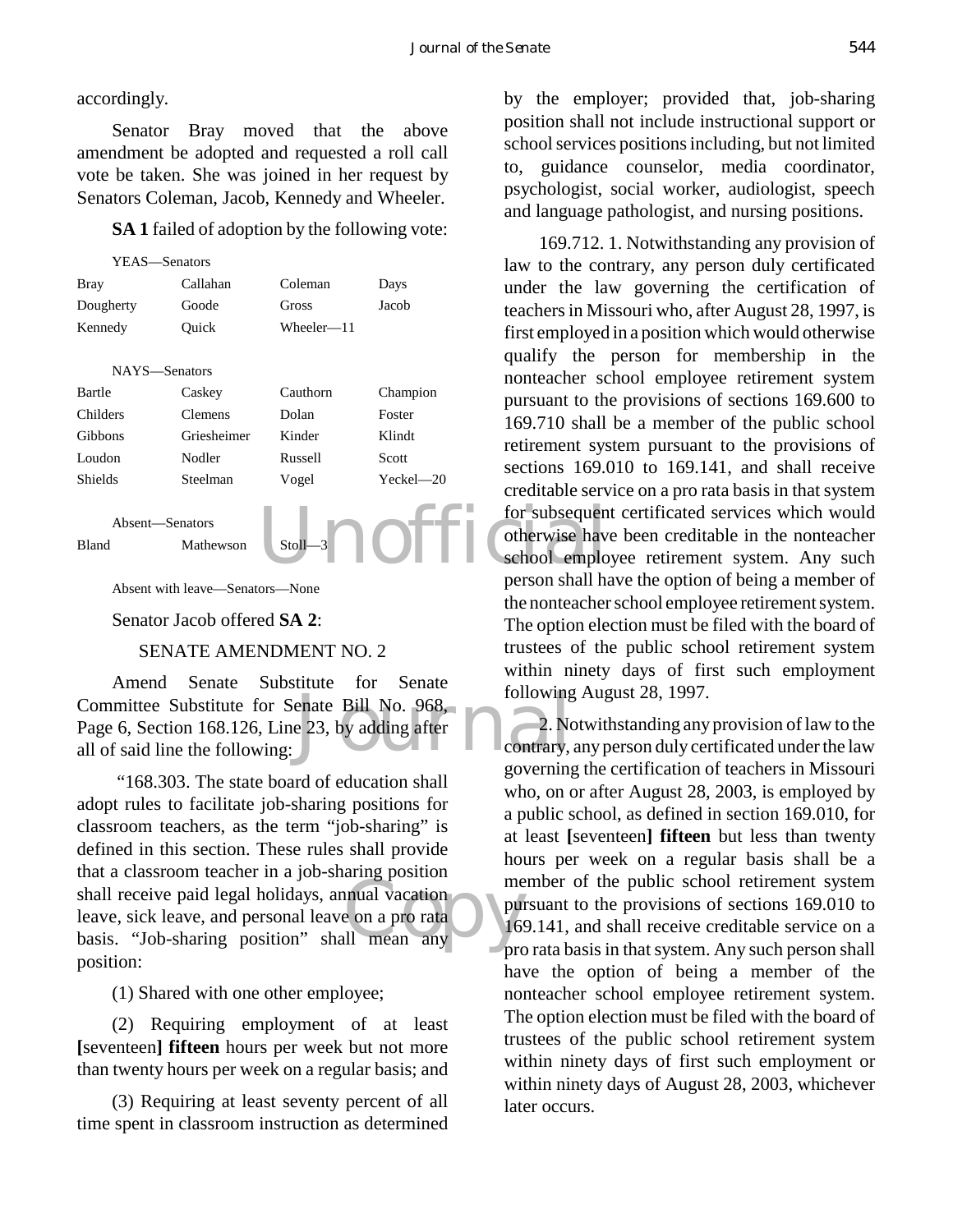3. Any person who is a member of the public school retirement system or the nonteacher school employee retirement system pursuant to subsection 2 of this section may purchase credit in such system for service after August 28, 1991, that would have qualified such person for membership in either retirement system pursuant to subsection 2 of this section had such subsection been in effect prior to August 28, 2003; provided that such purchase of credit in the public school retirement system shall be subject to the provisions of section 169.056 and such purchase of credit in the nonteacher school employee retirement system shall be subject to the provisions of section 169.655."; and

Further amend the title and enacting clause accordingly.

Senator Bartle assumed the Chair.<br>
Senator Bartle assumed the Chair.<br>
Surisprudence.<br>
Surisprudence. Senator Jacob moved that the above

Senator Bartle assumed the Chair.

Senator Nodler assumed the Chair.

Senator Shields moved that **SS** for **SCS** for **SB 968**, as amended, be adopted, which motion prevailed.

elds, SS for SCS for<br>clared perfected and<br>and Local<br>and Local On motion of Senator Shields, **SS** for **SCS** for **SB 968**, as amended, was declared perfected and ordered printed.

## **SECOND READING OF SENATE BILLS**

The following Bills were read the 2nd time and referred to the Committees indicated:

**SB 1288**—Financial and Governmental Organization, Veterans' Affairs and Elections.

bons.<br>Intal and Public **SB 1313**—Aging, Families, Mental and Public Health.

**SB 1328**—Financial and Governmental Organization, Veterans' Affairs and Elections.

**SB 1333**—Commerce and the Environment.

**SB 1334**—Education.

**SB 1336**—Financial and Governmental Organization, Veterans' Affairs and Elections.

**SB 1337**—Ways and Means.

**SB 1338**—Economic Development, Tourism and Local Government.

**SB 1339**—Education.

**SB 1340**—Economic Development, Tourism and Local Government.

**SB 1342**—Aging, Families, Mental and Public Health.

**SB 1343**—Economic Development, Tourism and Local Government.

**SB 1344**—Economic Development, Tourism and Local Government.

**SB 1345**—Judiciary and Civil and Criminal Jurisprudence.

**SB 1347**—Education.

**SB 1348**—Judiciary and Civil and Criminal Jurisprudence.

**SB 1349**—Education.

**SB 1350**—Education.

**SB 1351**—Aging, Families, Mental and Public Health.

**SB 1352**—Education.

**SB 1353**—Economic Development, Tourism and Local Government.

**SB 1354**—Judiciary and Civil and Criminal Jurisprudence.

**SB 1355**—Education.

**SB 1359**—Judiciary and Civil and Criminal Jurisprudence.

**SB 1360**—Judiciary and Civil and Criminal Jurisprudence.

**SB 1361**—Education.

**SB 1362**—Small Business, Insurance and Industrial Relations.

**SB 1363**—Judiciary and Civil and Criminal Jurisprudence.

**SB 1364**—Economic Development, Tourism and Local Government.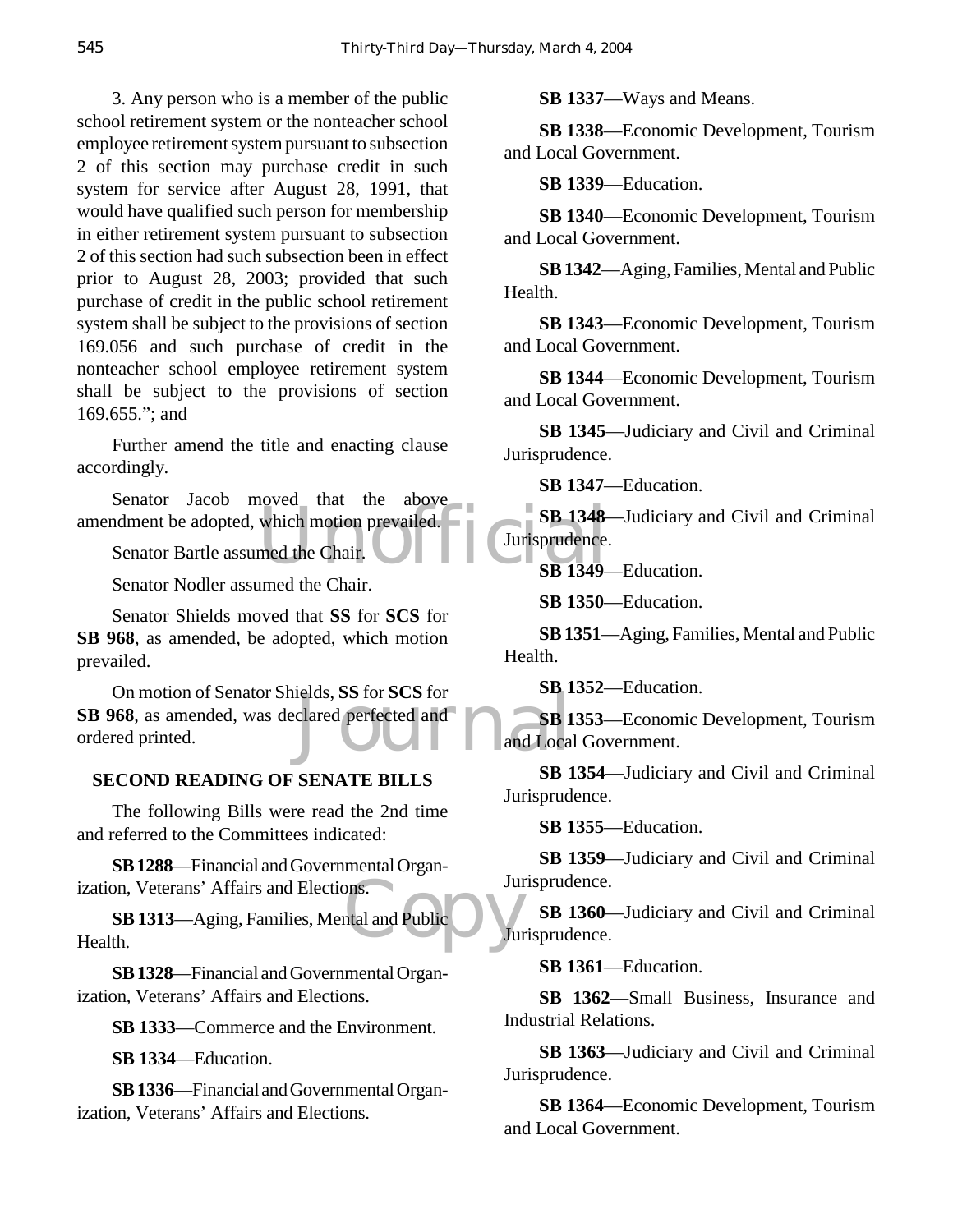**SB 1365**—Financial and Governmental Organization, Veterans' Affairs and Elections.

**SB 1367**—Education.

**SB 1368**—Financial and Governmental Organization, Veterans' Affairs and Elections.

**SB 1369**—Financial and Governmental Organization, Veterans' Affairs and Elections.

**SB 1370**—Governmental Accountability and Fiscal Oversight.

**SB 1371**—Aging, Families, Mental and Public Health.

**SB 1372**—Agriculture, Conservation, Parks and Natural Resources.

**SB 1373**—Judiciary and Civil and Criminal Jurisprudence.

**SB 1374**—Ways and Means.

Example 1 and Governmental Organ The Follo **SB 1375**—Financial and Governmental Organization, Veterans' Affairs and Elections.

**SB 1376**—Agriculture, Conservation, Parks and Natural Resources.

**SB 1377**—Pensions and General Laws.

Elections.<br>
In the Environment.<br>
The Environment and the Environment **SB 1378**—Financial and Governmental Organization, Veterans' Affairs and Elections.

**SB 1379**—Commerce and the Environment.

**SB 1380**—Commerce and the Environment.

**SB 1381**—Judiciary and Civil and Criminal Jurisprudence.

**SB 1382**—Judiciary and Civil and Criminal Jurisprudence.

Environment. **SB 1383**—Commerce and the Environment.

**SB 1384**—Pensions and General Laws.

**SB 1385**—Small Business, Insurance and Industrial Relations.

**SB 1388**—Ways and Means.

President Pro Tem Kinder assumed the Chair.

## **REPORTS OF STANDING COMMITTEES**

Senator Childers, Chairman of the Committee on Economic Development, Tourism and Local Government, submitted the following report:

Mr. President: Your Committee on Economic Development, Tourism and Local Government, to which was referred **SB 1220**, begs leave to report that it has considered the same and recommends that the Senate Committee Substitute, hereto attached, do pass.

Senator Bartle, Chairman of the Committee on the Judiciary and Civil and Criminal Jurisprudence, submitted the following report:

Mr. President: Your Committee on the Judiciary and Civil and Criminal Jurisprudence, to which were referred **SB 738** and **SB 790**, begs leave to report that it has considered the same and recommends that the Senate Committee Substitute, hereto attached, do pass.

Senator Nodler assumed the Chair.

## **MESSAGES FROM THE HOUSE**

The following messages were received from the House of Representatives through its Chief Clerk:

Mr. President: I am instructed by the House of Representatives to inform the Senate that the House has adopted **SCS** for **HB 916** and has taken up and passed **SCS** for **HB 916**.

Also,

Mr. President: I am instructed by the House of Representatives to inform the Senate that the House has taken up and passed **HCS** for **HB 1338**, entitled:

An Act to repeal sections 407.670 and 407.671, RSMo, and to enact in lieu thereof eight new sections relating to the buyers club law.

In which the concurrence of the Senate is respectfully requested.

Read 1st time.

Also,

Mr. President: I am instructed by the House of Representatives to inform the Senate that the House has taken up and passed **HB 841**, entitled: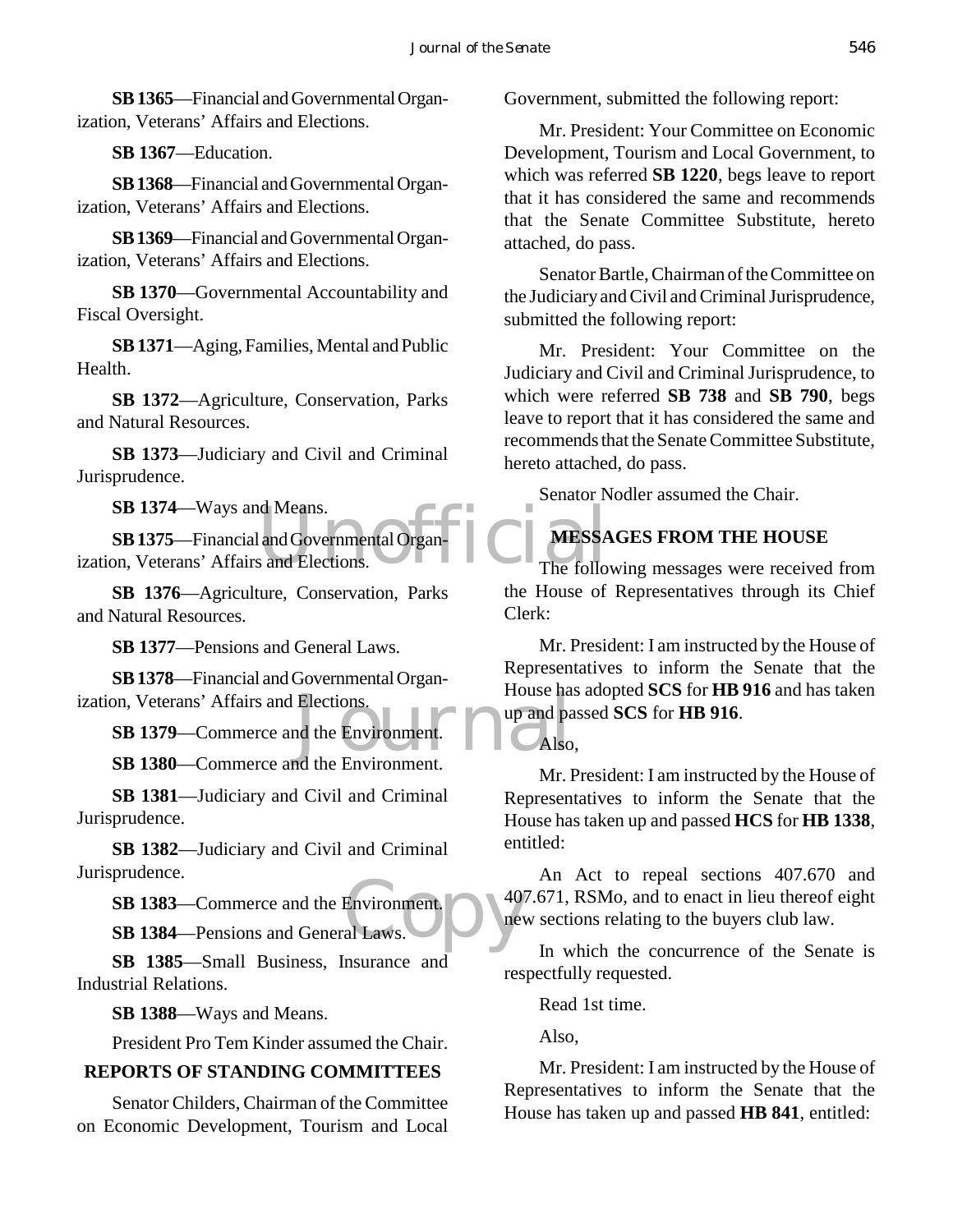An Act to amend chapter 306, RSMo, by adding thereto one new section relating to containers on watercraft, with a penalty provision.

In which the concurrence of the Senate is respectfully requested.

Read 1st time.

Also,

Mr. President: I am instructed by the House of Representatives to inform the Senate that the House has taken up and adopted **SCR 33**.

## **RESOLUTIONS**

Senator Cauthorn offered Senate Resolution No. 1460, regarding the Waynesville Technical Academy Culinary Arts Program, Waynesville, which was adopted.

DNS OF GUESTS<br>troduced to the Senate, the **INTRODUCTIONS OF GUESTS** Senator Clemens introduced to the Senate, the

Physician of the Day, Dr. John Esther, M.D. and his daughter, Madeleine, Springfield; and Madeleine was made an honorary page.

On behalf of Senator Gibbons and himself, Senator Loudon introduced to the Senate, Allison Kenemer and students from Twin Oaks Christian School, Twin Oaks.

Senator Griesheimer introduced to the Senate, Jane Haberberger and Judge Gael Wood, Washington.

Senator Cauthorn introduced to the Senate, Betsy Barnes, Bowling Green; and Missy Johns and Melissa Rainey, Hannibal.

Senator Kennedy introduced to the Senate, Willie Oberman and fourth grade students from Bismarck Elementary School, Bismarck.

On motion of Senator Gibbons, the Senate adjourned until 3:00 p.m., Monday, March 8, 2004.

# SENATE CALENDAR  $\overline{\phantom{a}}$

# THIRTY-FOURTH DAY-MONDAY, MARCH 8, 2004



# SECOND READING OF SENATE BILLS

- SB 1289-Kennedy and Gibbons SB 1331-Gibbons SB 1332-Caskey and Mathewson
- SB 1335-Dougherty, et al
- SB 1341-Cauthorn, et al
- 
- SB 1346-Coleman
- SB 1356-Jacob and Bray
- SB 1357-Jacob and Bray
- SB 1358-Jacob and Bray
- SB 1366-Yeckel
- SB 1386-Scott
- SB 1387-Dolan
- SB 1389-Dolan
- SB 1390-Foster
- SB 1391-Foster
- Copy's SB 1392-Goode and Dougherty
	- SB 1393-Vogel
	- SB 1394-Vogel
	- SB 1395-Shields
	- SB 1396-Shields
	- SB 1397-Gibbons, et al
	- SB 1398-Jacob and Kinder
	- SB 1399-Kennedy
	- SB 1400-Loudon, et al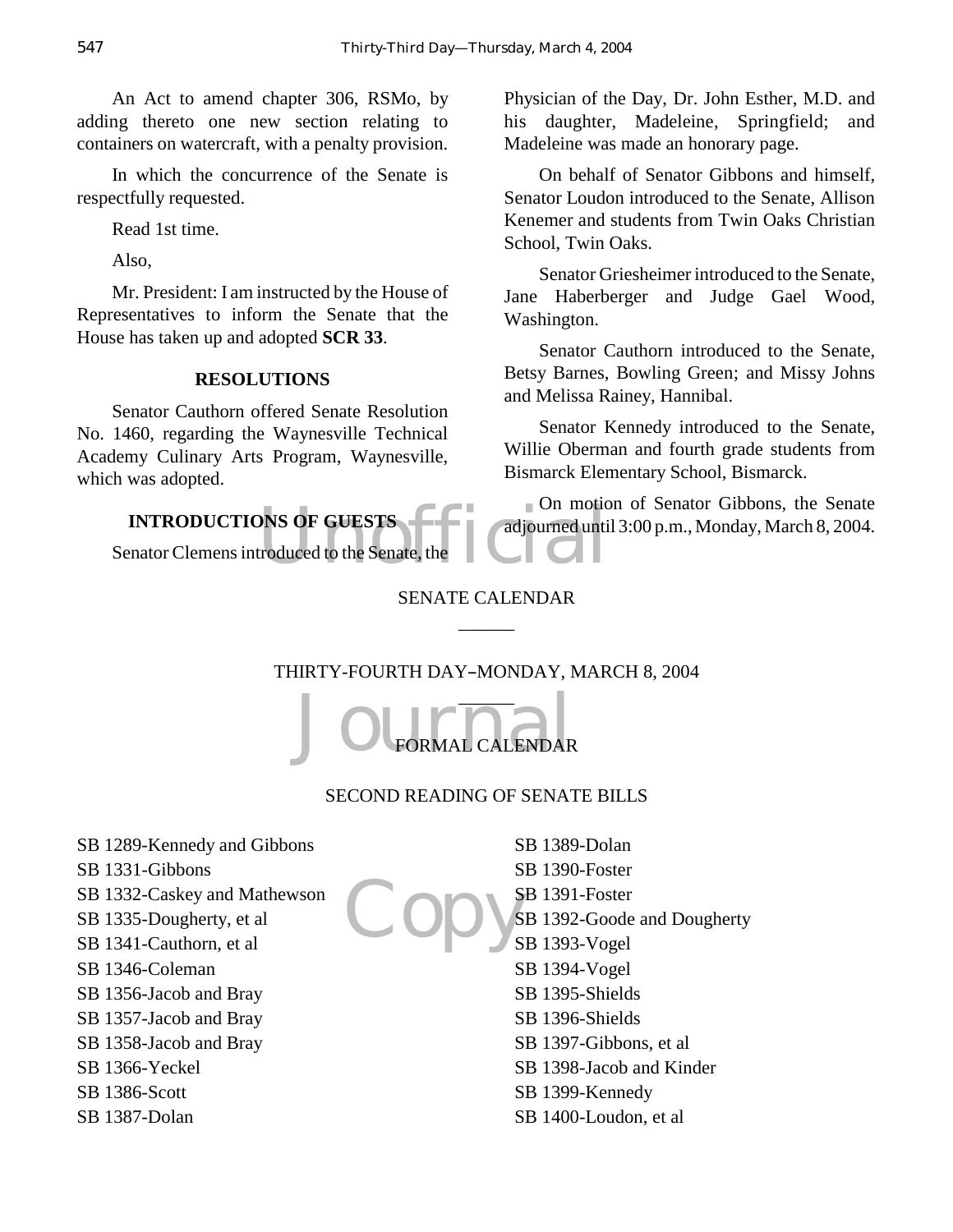SJR 48-Jacob and Bray SJR 49-Klindt

SJR 50-Stoll SJR 51-Goode

#### HOUSE BILLS ON SECOND READING

HCS for HB 1338 HB 841-Angst

## THIRD READING OF SENATE BILLS

SCS for SB 937-Gross (In Fiscal Oversight) SCS for SB 754-Vogel SCS for SB 1040-Griesheimer (In Fiscal Oversight) SB 1123-Gibbons, et al (In Fiscal Oversight) SCS for SB 1160-Shields, et al

#### SENATE BILLS FOR PERFECTION

nder, with SCS<br>
SER 1081-Kin<br>
SER 060 Cibbs SB 1180-Shields and Kinder, with SCS SBs 1027 & 896-Cauthorn, et al, with SCS SB 988-Steelman, with SCS SBs 1069, 1068, 1025, 1005 & 1089-Gross and Griesheimer, with SCS SB 809-Klindt, with SCS SB 1232-Clemens, et al, with SCS SB 1081-Kinder, et al, with SCS SB 1141-Loudon, with SCS SB 960-Gibbons, with SCS SBs 1233, 840 & 1043-Dolan, with SCS SB 710-Goode and Bray, with SCS SB 1220-Caskey, with SCS SBs 738 & 790-Loudon, with SCS

 $J_{\text{HOUSE BILS ON THIRD READING}}$ 

HCS for HB 1182, with SCS

## INFORMAL CALENDAR

SENATE BILLS FOR P SENATE BILLS FOR PERFECTION

SB 715-Childers and Caskey, with SCS, SS for SCS & SA 24 (pending) SB 718-Yeckel, et al SB 755-Shields, with SCS SB 856-Loudon, with SCS SB 933-Yeckel, et al

SB 989-Gross, et al, with SCS (pending) SB 990-Loudon, with SCS SBs 1020, 889 & 869-Steelman, et al, with SCS, SA 2 & SSA 1 for SA 2 (pending) SB 1122-Shields, with SCS & SS for SCS (pending) SB 1138-Bartle